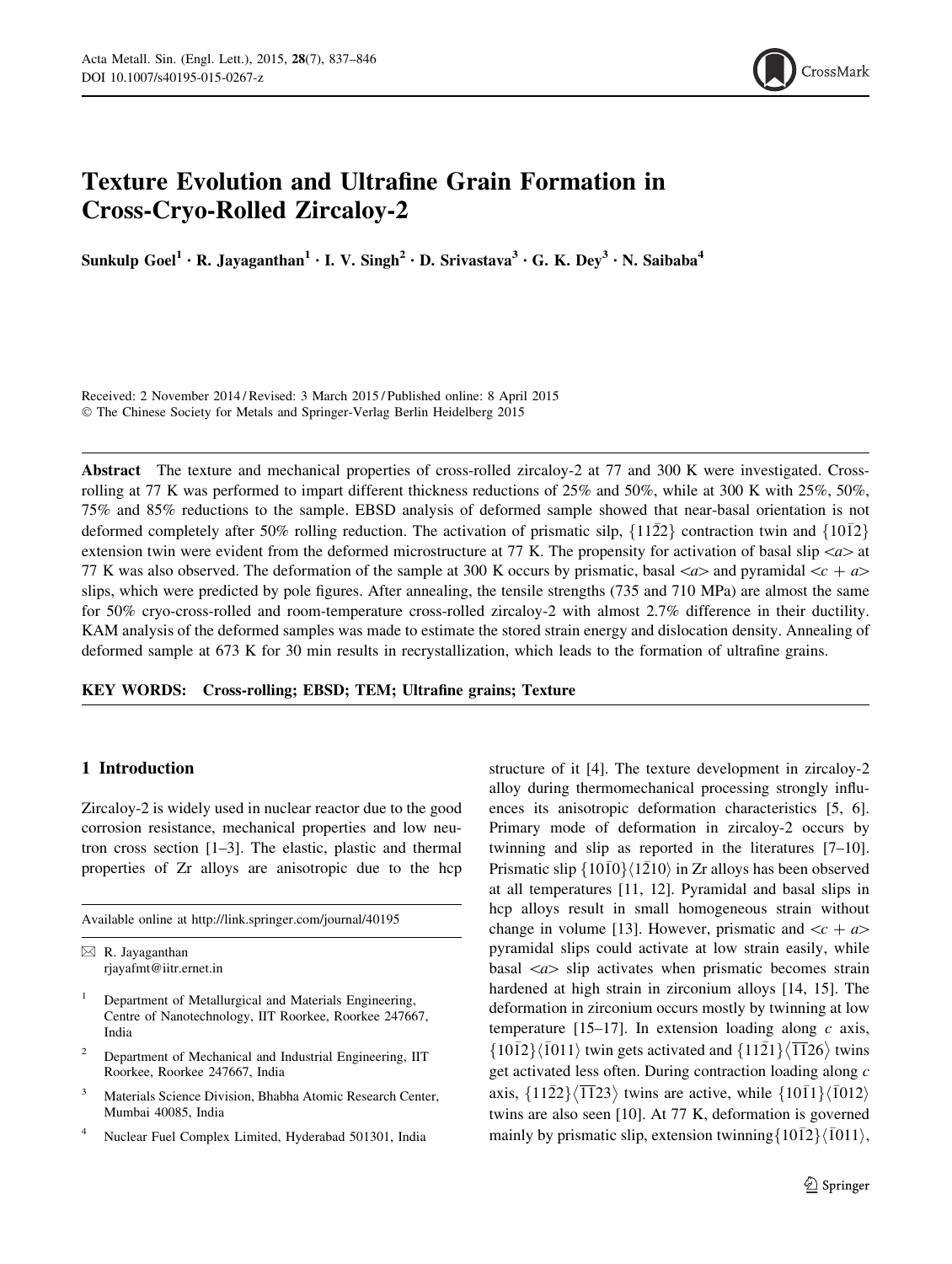$\{11\overline{2}1\}\langle\overline{11}26\rangle$  and contraction twinning  $\{11\overline{2}2\}\langle\overline{11}23\rangle$  as reported in the literatures [8, 10, 16, 17].

Schmid factor is an important parameter, a link between the applied stress and the critically resolved shear stress on a specific slip system. It is a relation between the applied loading directions and the slip direction of a crystal, given by the relation  $cos\varphi cos\alpha$ , in which  $\varphi$  is the angle between slip direction and loading axis, while  $\alpha$  is the angle between slip plane normal and loading axis [18]. The slip system with the highest Schmid factor would operate first. During plastic deformation, reorientation of the crystal occurs, leading to texture development in the alloy, which affects the mechanical behavior of the material and thus promotes anisotropy in property [19]. In addition to texture, grain size influences the strength of the zircaloy-2 in accordance with the Hall–Petch effect [20, 21]. The individual grains behave independently within polycrystalline materials during plastic deformation as reported by Cox and Sopwith [22]. This causes difference in the mechanical properties predicted by using theoretical and experimental results [22]. During deformation, each crystal behavior depends on the neighboring crystal, and a Taylor factor (*M*) was derived relating the applied stress and CRSS. This factor is widely used to predict the texture formation due to polycrystalline deformation [23, 24], which is defined as

$$
M = \frac{\sigma_{\rm y}}{\tau_0},\tag{1}
$$

where  $\sigma_{v}$  represents yield strength of the sample and  $\tau_{0}$ represents CRSS of the activated slip system.

The stored strain energy inside low carbon steel upon plastic deformation depends on the crystal orientation, which results in recrystallization texture as reported in the literature [25]. The stored strain energy of deformed materials is estimated by using the techniques such as calorimetric and diffraction [26, 27]. Diffraction method is further divided into X-rays line broadening and orientation distribution function [28, 29]. The relation between stored strain energy and Taylor factor has shown that the stored energy increases with increase in Taylor factor with some exceptions [30, 31]. To our knowledge, there is no report on effect of cross-rolling on texture, stored strain energy, microstructure and mechanical properties of zircaloy-2. Therefore, the present work was focused to study the texture, microstructure and mechanical properties of zircaloy-2 processed by cross-rolling at room temperature and liquid nitrogen temperature. The Schmidt and Taylor factors of the deformed alloy were estimated to substantiate the formation of texture and stored strain energy, respectively.

### 2 Experimental Procedure

Rolled zircaloy-2 sheet with 4 mm thickness was obtained from nuclear fuel complex, Hyderabad, India, and its chemical composition is given in Table 1. Samples with dimension of 5 cm  $\times$  3 cm were cut and solid solution heat treated at 800  $^{\circ}$ C in argon environment followed by quenching in mercury. Samples after solution treatment were surface grounded and washed in methanol. The cleaned samples were then cross-rolled at room temperature and cryo-temperature by changing the orientation by  $90^\circ$  in every pass as shown in Fig. 1. The samples were dipped in liquid nitrogen for 10 min before each pass so as to attain cryo-temperature inside the samples. Liquid nitrogen was continuously poured over the rollers to attain cryo-temperature in rollers. Room temperature was attained by dipping the samples in water after every pass.  $MoSi<sub>2</sub>$  is used to reduce friction losses. A true strain of 0.04 was given in every pass. With the reduction in thickness of the sample, the rolling reduction was reduced to ensure constant true strain induced into the sample. Baby rolling mill with a speed of 8 r/min has been used to carry out cross-rolling, and the roller diameter is 110 mm.

Various characterizations such as tensile test, transmission electron microscopy (TEM), electron back scattered diffraction (EBSD) and X ray diffraction (XRD) were performed to understand the microstructural and mechanical behavior of rolled zircaloy-2. Tensile tests were performed with ASTM: E8 substandard size specimen with a gauge length of 16 mm with a strain rate of  $5 \times 10^{-4}$  s<sup>-1</sup>. The samples for TEM investigation were prepared by using twin jet at a voltage of 20 V at  $-48$  °C using 20:80 perchloric acid and methanol solution. TEM was performed by using FEI Tecnai-20 machine (200 kV). Electron back scatter diffraction (EBSD) was carried out by using FEI Quanta 200 FEG-SEM/EBSD with a step size of  $0.1 \mu$ m. EBSD analysis was performed by TSL OIM software package. Texture XRD of the samples was carried out by Pan analytical MRD system instrument using  $CuK_{\alpha}$ radiation with a step size of  $0.0017$ ° and an integration time of 400 s.

Table 1 Chemical composition of Zircaloy-2

| Element | $T$ in $(Sn)$ | Iron $(Fe)$   | Chromium (Cr) | Nickel (Ni)   | Nitrogen $(N)$ |
|---------|---------------|---------------|---------------|---------------|----------------|
| Wt      | $-3-1.6$      | $0.07 - 0.20$ | $0.05 - 0.16$ | $0.03 - 0.08$ | 0.006          |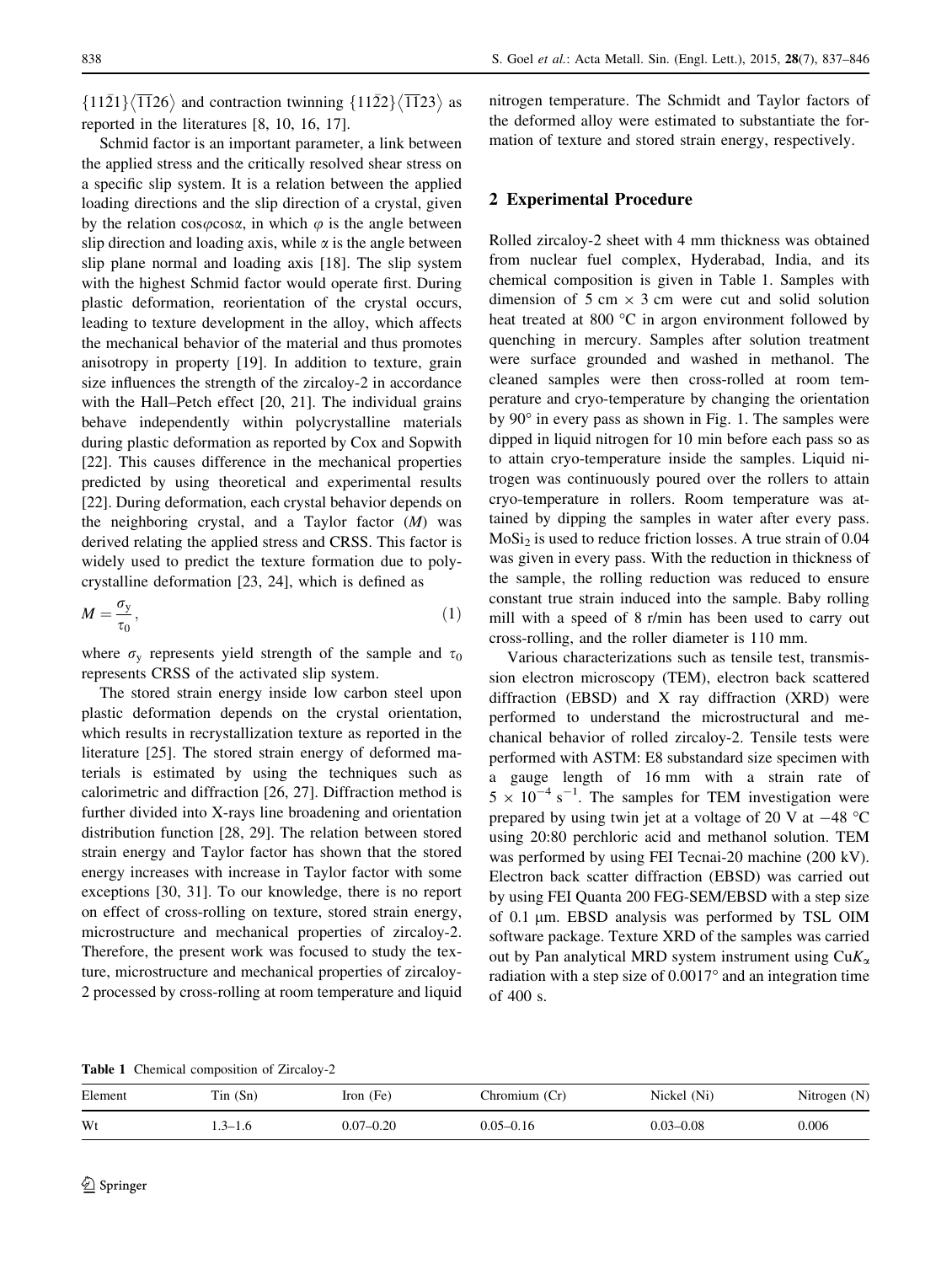

Fig. 1 Schematic diagram showing the cross-rolling method

## 3 Results and Discussion

## 3.1 TEM Observation

Initial microstructure with an average grain size of  $10 \mu m$ was obtained after quenching zircaloy-2 in mercury. Prior to mercury quenching, the alloy was firstly heat treated at 800  $\degree$ C, so that  $\alpha$ -structured matrix can be obtained, as reported in earlier works [20, 21]. The TEM micrograph of 25% cryo-cross-rolled (CCR) sample is shown in Fig. 2a. Dislocation cells with dislocation inside can be seen after 25% reduction in the alloy. At cryo-temperature, dislocations could accumulate easily due to suppression of dynamic recovery. The dislocation cells of very small size are formed at cryo-temperature. On the other hand, 25% roomtemperature cross-rolled (RTCR) depicts the formation of dislocation cells of large size as compared to cryo-temperature, as shown in Fig. 2b. Fewer dislocations are trapped inside them after 25% reduction due to dynamic recovery at room temperature. During rolling, some of the energy is converted into heat, which is also responsible for dynamic recovery inside the grain. The dislocation cells are low-angle grain boundaries, which are also called incidental dislocation boundaries (IDBs). Since the true strain is very less, geometrically necessary boundaries (GNBs) are not observed in both the samples. When the strain is increased to 50%, dislocation density inside the cells has increased.

With the change in strain path during each rolling pass, plastic flow instability occurs due to destabilization of substructure caused by the deformation in the new rolling direction. It affects the dislocation configuration and local barriers of dislocation network [32]. In 50% CCR sample, ultrafine grains formed in some locations due to change in orientation, which is evidenced by the macroscopic plastic flow of the dislocation cells and stacking faults, as shown in the inset of Fig. 2c. In 50% RTCR zircaloy-2, dislocation cells with dislocations trapped inside were observed, as shown in Fig. 2d. Ultrafine grains are also formed in the alloy due to macroscopic plastic flow of dislocation cells. Insets of Fig. 2c and d show the selected area diffraction (SAD) patterns, which prove grain formation, while the elongated pattern shows the variation in lattice parameter. Further reduction up to 85% is possible only in roomtemperature cross-rolled sample as high CRSS of cryorolled alloy causes cracking after 50% thickness reduction.

Annealing the rolled samples at 673 K for 30 min leads to rearrangement of dislocation, which facilitates the nucleation of grains inside the crystals, as shown in Fig. 3. The internal stress inside the crystals increases with increasing plastic strain, and it is developed locally due to the hcp structure and orientations of crystals. Annealing at low temperature provides the driving force for the nucleation of deformed grains in these places. The grains that are already formed due to dynamic recrystallization transformed into dislocation free grains upon annealing treatment. In 25% CCR and 25% RTCR samples, grains with low-angle grain boundaries inside the white squares are observed in Fig. 3a, b. The formation of ultrafine grains has increased with increasing strain followed by annealing as evident from Fig. 3.

#### 3.2 Mechanical Properties

Mechanical properties of the CCR and RTCR samples are listed in Table 2. With every pass during cross-rolling, the strain path and loading direction over the sample get changed due to which more defects are generated. CCR sample showed substantial improvement in strength



Fig. 2 TEM images of cryo-cross-rolled (CCR) and room-temperature cross-rolled (RTCR) zircaloy-2: a 25% CCR; b 25% RTCR; c 50% CCR; d 50% RTCR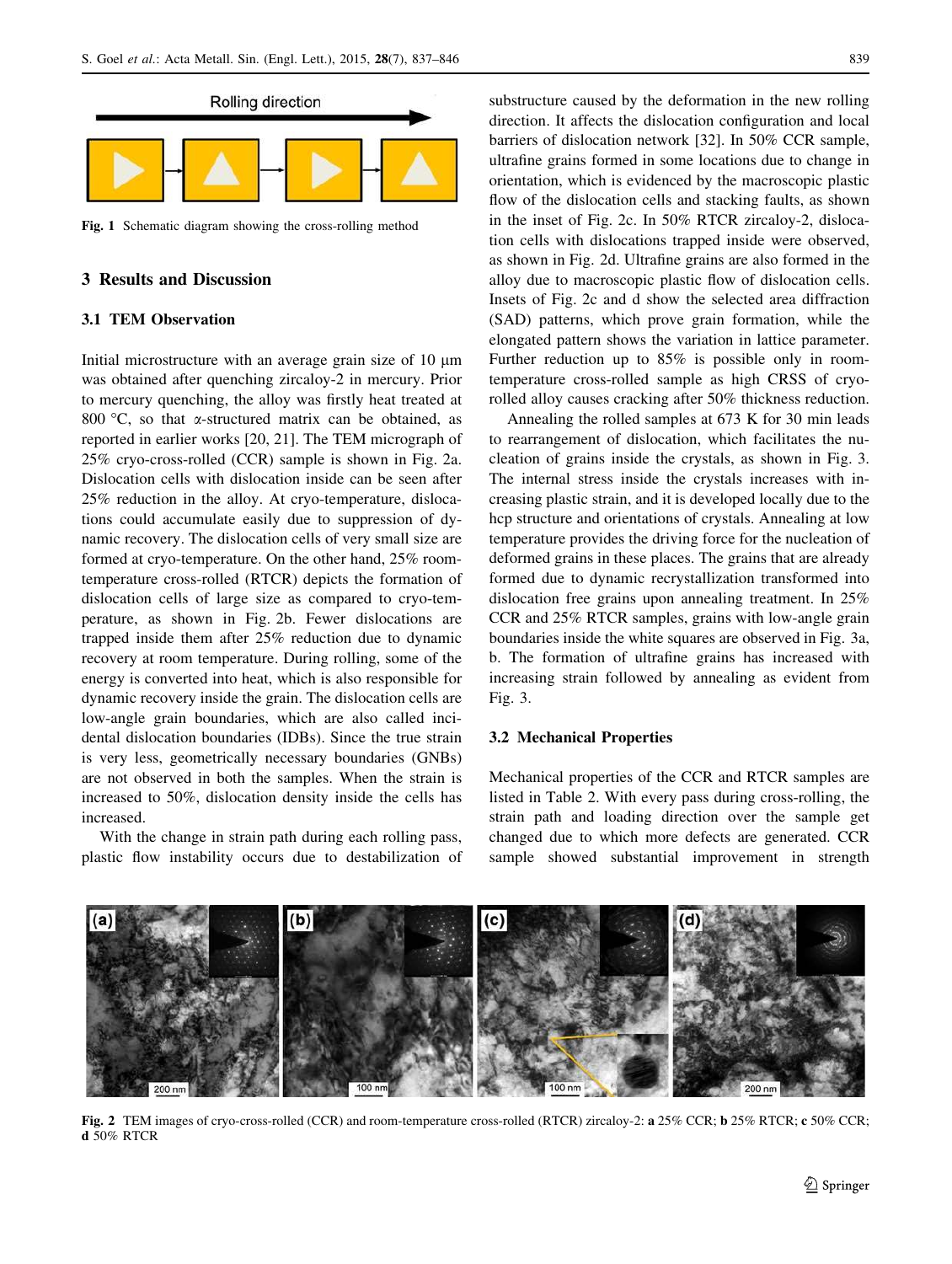

Fig. 3 TEM images of cryo-cross-rolled (CCR) and room-temperature cross-rolled (RTCR) zircaloy-2 after annealing at 400 °C for 30 min: a 25% CCR; b 25% RTCR; c 50% CCR; d 50% RTCR

Table 2 Mechanical properties of Zircaloy-2 after cross rolling

|                  | Hardness (HV) | Tensile strength (MPa) | Yield strength (MPa) | % Elongation at break |
|------------------|---------------|------------------------|----------------------|-----------------------|
| Mercury quenched | 182           | 499                    | 331                  | 25                    |
| <b>25% RTCR</b>  | 211           | 693                    | 632                  | 13.3                  |
| <b>50% RTCR</b>  | 233           | 727                    | 684                  | 10.45                 |
| 25% CCR          | 215           | 734                    | 698                  | 10.2                  |
| 50% CCR          | 237           | 786                    | 753                  | 8.7                   |
| 25% RTCR Annld   | 211           | 628                    | 592                  | 16.2                  |
| 50% RTCR Annld   | 233           | 710                    | 634                  | 12.5                  |
| 25% CCR Annld    | 215           | 659                    | 621                  | 12.8                  |
| 50% CCR Annld    | 237           | 735                    | 703                  | 9.8                   |

compared to RTCR alloy due to its higher dislocation density achieved through suppression of dynamic recovery. The change in strain path during each pass also induces plastic strain inside the crystals, and therefore, only for 50% reduction in thickness, the formation of ultrafine and nanograins has occurred inside the matrix, which are not observed for normal cryo-rolled alloy, as reported in earlier works [20, 21]. Large dislocation densities as well as ultrafine grains are responsible for strain hardening of the alloy. At cryo-temperature, thickness reduction beyond 50% was not achieved due to fracture of samples owing to high CRSS. Tensile strength of 50% CCR alloy was found to be 786 MPa with 8.7% ductility, while the RTCR alloy showed strength of 727 MPa with 10.45% ductility at break. The strength and ductility of room-temperaturerolled zircaloy-2 after 85% reduction, reported in our earlier work, showed 13% and 36% lesser, respectively, as compared to CCR sample. The tensile strength and ductility of RTR alloy were less by 6.0% and 47.0%, respectively, as compared to RTCR alloy in the present work. The increase in ductility may be due to multimodal grain structure and movement of preexisting dislocation at higher stress [12, 33, 34].

Annealing at 673 K for 30 min results in nucleation and grain growth in deformed zircaloy-2, thus forming ultrafine and nanocrystalline grains. Due to hcp structure, internal stress developed during deformation is not uniformly distributed, which causes anisotropic grain growth leading to the formation of multimodal grain structure in the alloy. Annealing at low temperature improves the ductility without the drop in strength. The improvement in ductility of 50% CCR zircaloy-2 was 9.8%, while 12.5% of RTCR zircaloy-2 after annealing. The tensile strength of CCR and RTCR samples was found to be 735 and 710 MPa, respectively. The 25% RTCR alloy upon annealing showed a ductility of 16.2% with tensile strength of 628 MPa. The improvement in ductility is 62.9% of 25% RTCR zircaloy-2, and it is 85% of RTR annealed zircaloy-2 whose tensile strength almost equal, which was reported earlier [21].

#### 3.3 EBSD and KAM Analysis

It is observed from Fig. 4a that after 25% CCR, grains with near-basal orientation, in red color, are left non-deformed as they are elastically harder [35]. Low-angle misorientations are increasing, which are dislocation cells and tangles as seen from TEM results. The misorientation chart in Fig. 4c shows that the low-angle grain boundaries are increasing with increase in reduction. Grains with some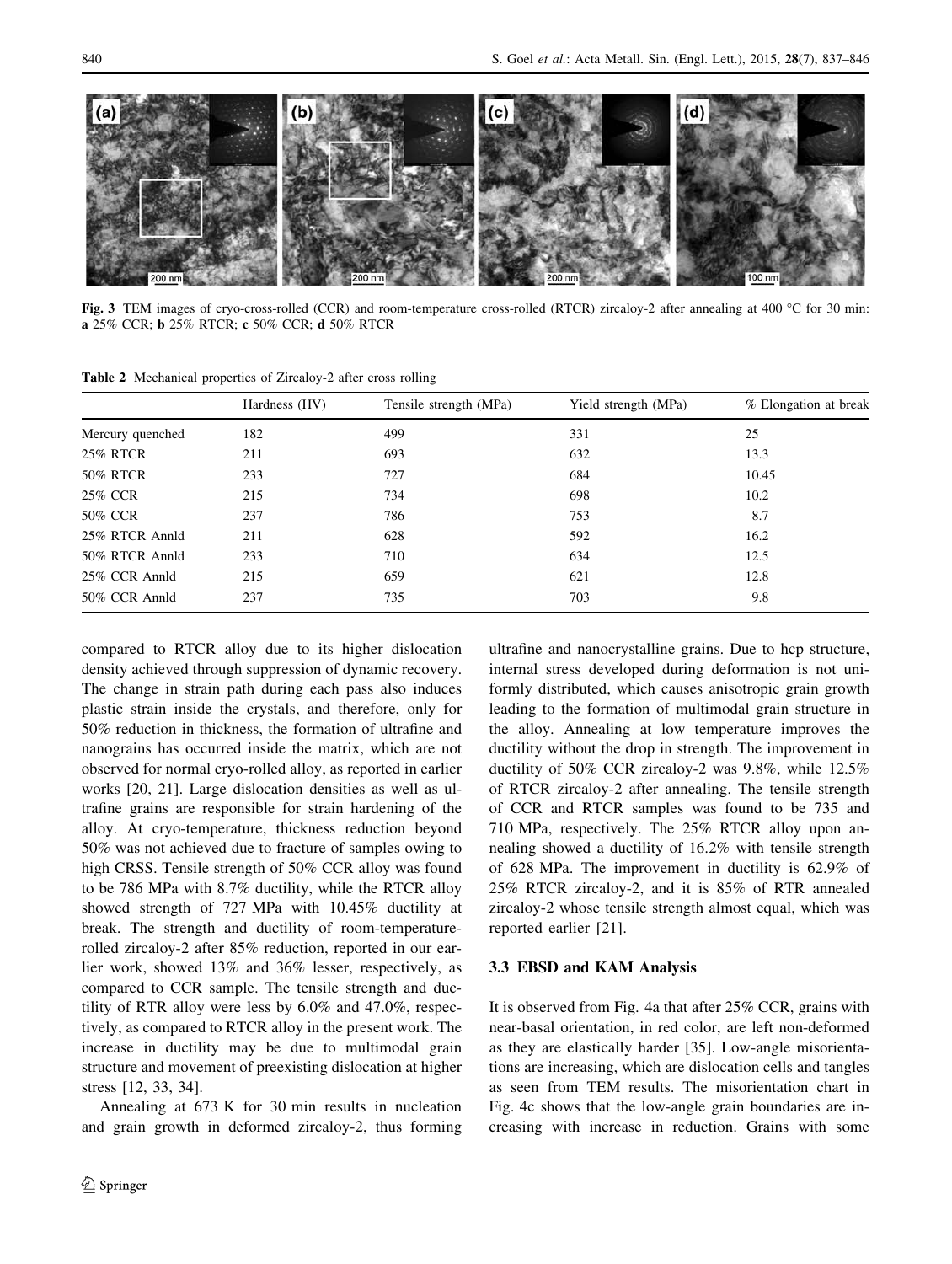

Fig. 4 EBSD images of 25% a and 50% b CCR zircaloy-2; average misorientation c and KAM d of CCR and RTCR zircaloy-2; KAM images of 25% e, 50% f CCR zircaloy-2

partitions in 25% CCR are seen from Fig. 4a show orientation of about 20°, which may be evidence of  $\{11\overline{2}1\}$ extension twinning, and it has disappeared after misorientation due to activation of slip inside the crystal. In the 50% CCR sample, only grains with near-basal orientation are left undeformed because they are non-fragmenting and elastically harder (Fig. 4b). However, due to change in strain during each pass, dislocations are formed inside these basal grains also, which can be seen from Kernel average misorientation (KAM) (Fig. 4f). CCR and RTCR samples (25% and 50%) show high and almost same fraction of low-angle grain boundaries (Fig. 4c), which also proves the effect of change in strain path resulting in more strain hardening.

Kernel average misorientation (KAM) is defined as the average misorientation of the particular point with all its neighbors having misorientation exceeding  $5^\circ$  is excluded [18]. KAM generally signifies the dislocations and stored energy inside the crystals, and it depends on the step size. The step size of  $0.1 \mu m$  is taken for analyzing the EBSD results in the present work. The red region in the KAM shows very highly deformed regions, whose values are excluded from the graph (Fig. 4d) as such a high

misorientation near  $5^{\circ}$  on those places shows varying orientation with low CI index, leading to high value. KAM of 25% CCR sample (Fig. 4e) shows that most of the grains are with large dislocation density inside them. However, the KAM image of 50% CCR sample (Fig. 4f) shows the presence of dislocations inside these near-basal non-fragmenting grains, due to change in strain path during rolling. It enables for improving the strength, hardness and ductility. Comparison of both 50% CCR and RTCR samples shows that there is no major difference in KAM and misorientation (Fig. 4c, d) except little variation in their mechanical properties. Large KAM value can be seen near the grain boundary and in some grains, in 25% CCR sample. The high KAM value near the grain boundary shows that these grains should have hard orientation. In 50% CCR sample, almost all the grains with harder orientation show high KAM value, which reflects the effect of change in strain path.

#### 3.4 Texture

{0002} and  ${01\overline{12}}$  pole figure (Fig. 5a) of mercuryquenched zircaloy-2 shows a fully recrystallized structure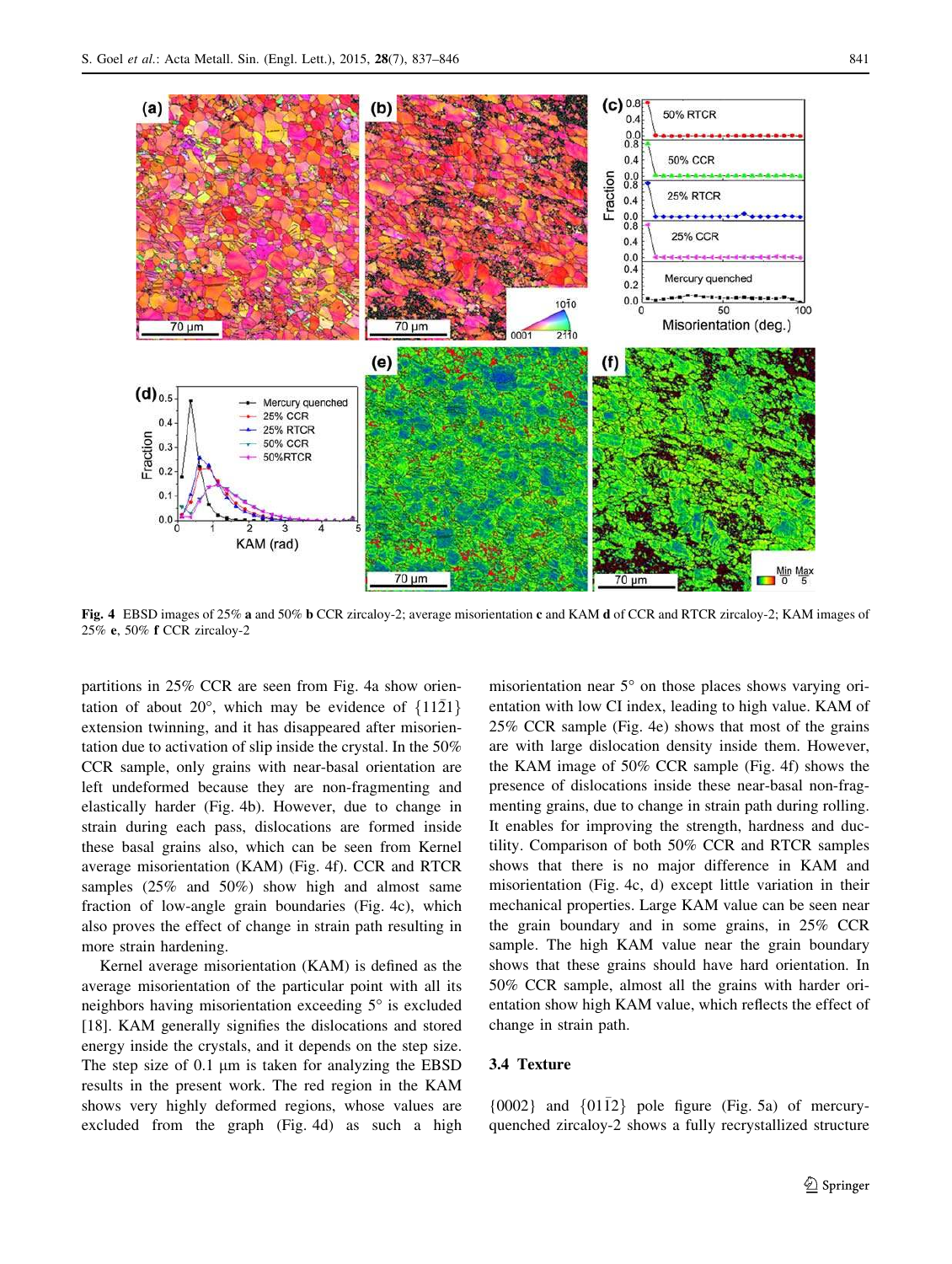

Fig. 5 {0002} and {0112} pole figure images of zircaloy-2: **a** mercury quenched; **b** 25% CCR; **c** 50% CCR; **d** 25% CCR after annealing at 400 °C for 30 min; e 50% CCR after annealing at 400 °C for 30 min

with texture toward transverse direction, which are in tandem with the EBSD results in Refs. [20, 21]. After 25% CCR,  ${0002}$  poles are aligned  $30^\circ$  toward the rolling direction and  $\{01\overline{1}2\}$  poles are shifted toward the transverse direction. They spread toward the rolling direction, as seen from Fig. 5b. The intensity of 25% CCR sample is 12, which shows that deformation in CCR sample occurred mostly through twinning. The mercuryquenched zircaloy-2 has shown the texture toward basal orientation. Thus, in CCR sample, apart from  $\{10\overline{1}2\}$ extension twinning,  $\{11\overline{2}2\}$  contraction twinning is extensive, as evident from EBSD image [8, 17]. Also, some traces of  $\{11\overline{2}1\}$  tensile twins are also seen in EBSD (Fig. 4a) [8]. Since there is a change in strain path at each reduction during rolling, deformation due to activation of prismatic slip might have also taken place. {0002} and {0112} pole figure (Fig. 5c) of  $50\%$  CCR sample shows that deformation occurred through primary $\{11\overline{2}2\}$  contraction twinning along with secondary f1012- g extension twinning [8]. Basal grains with misorientation inside them can be seen (Fig. 4b), showing activation of slip at cryo-temperature. Prismatic slip might have taken place inside these grains. Further, activation of  $\{0002\}$  basal  $\langle a \rangle$  slip is also seen from Schmid and Taylor factor analysis discussed in the following section [36]. The intensity of 50% CCR zircaloy-2 has increased to 13, showing that destabilization of substructure is minimal and showing texture hardening, which results in large fraction of grains having orientation near basal due to which further reduction causes crack formation leading to failure of materials.

In 25% RTCR sample, the {0002} poles are toward rolling direction, but they are expanded slightly toward the transverse direction, as shown in Fig. 6a. The texture is almost the same in both CCR and RTCR samples except the weak texture observed in 25% RTCR condition, as its intensity is 7.9. Hence, deformation occurred through both slip and twinning. Initial texture is toward basal showing the activation of  $\{10\bar{1}0\}$  prismatic slip, and it is dominant in all the grains. While  $\{0002\}$  basal  $\langle a \rangle$  slip occurs in non-basal grains,  $\{11\overline{23}\}$  pyramidal  $\langle c+a\rangle$  slip in basal grains might have taken place [32, 37].  $\{0002\}$  and  $\{01\overline{12}\}$ pole figure of 50% RTCR zircaloy-2 shows that these poles are spreading toward the rolling direction in both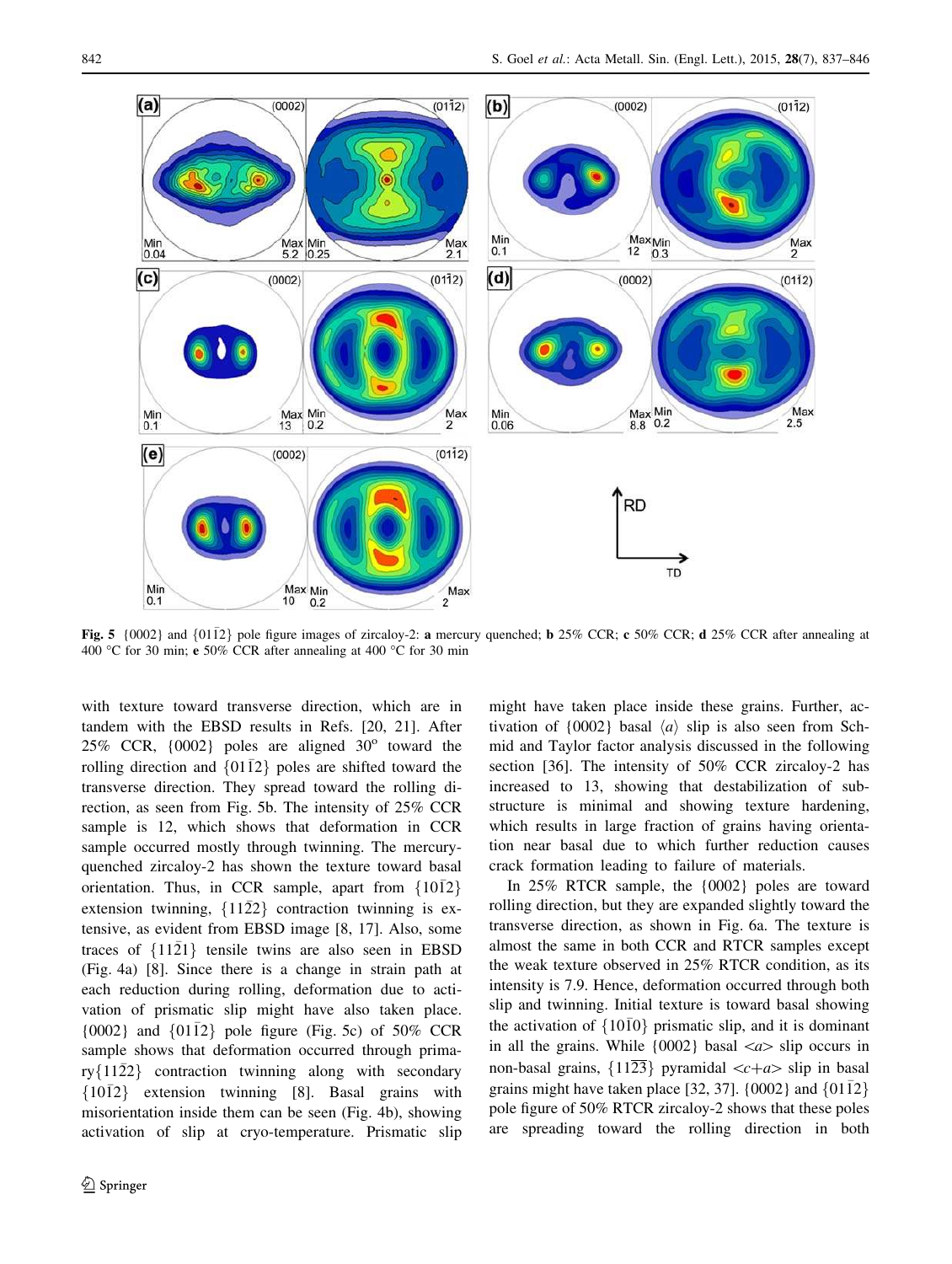

**Fig. 6** {0002} and {0112} pole figure images of 25% **a**, 50% **b**, 75% **c**, 85% **d** RTCR zircaloy-2



Fig. 7 {0002} and {0112} pole figure images of 25% a, 50% b, 75% c, 85% d RTCR zircaloy-2 after annealing at 400 °C for 30 min

conditions (Fig. 6b), which may be due to the change in strain path by cross-rolling. Since most crystals are basal oriented, prismatic, basal  $\langle a \rangle$  and pyramidal  $\langle c + a \rangle$ slips might have been activated [32], causing deformation to occur mostly by slip up to 50% reduction. On further reduction in RTCR zircaloy-2 (Fig. 6c, d), the basal poles are inclined due to which pyramidal slip activity has increased and because of change in strain path, basal and prismatic activities were also observed [8, 32].

Annealing causes recrystallization as well as stress relieving to the deformed grains. The grains thus reorient themselves and prismatic plane aligns toward the transverse direction. Here, due to change in strain path, the prismatic planes get inclined in both the rolling directions.

The effect of annealing on 25% and 50% CCR samples can be seen from Fig. 5d, e. It clearly shows the weakening of basal texture as well as spreading of {0002} basal grains. There is no effect on the intensity after annealing on 25–85% RTCR samples as seen from Fig. 7.

#### 3.5 Schmid Factor and Taylor Factor

Deformation of the crystal occurs in the plane, where RSS is greater than CRSS value. The Taylor's theory is based on the assumption that plastic deformation is caused entirely by dislocation slip and deformation in the grains is almost identical to macroscopic deformation [18]. The Taylor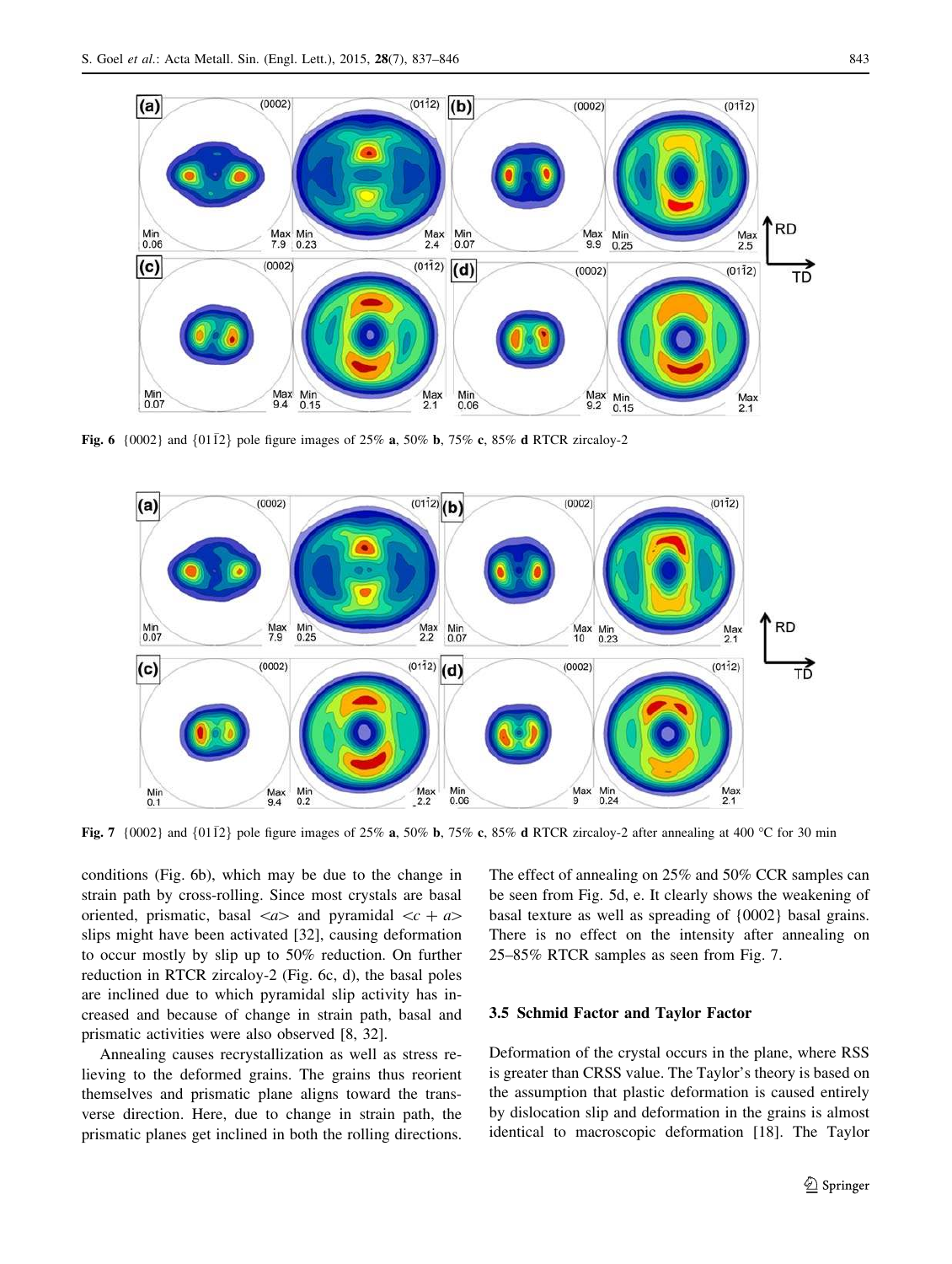factor is the energy required to deform the crystallite in the required orientation of the active combination of slip systems [23]. Therefore, it relates the yield strength of the material to its crystal orientation or texture. The Taylor factor *M* is defined as

$$
M = \sum_{s} \frac{d\gamma^{s}}{\varepsilon_{ij}},\tag{2}
$$

where  $dy^s$  is the CRSS of a particular slip (s) in a given grain and  $\varepsilon_{ii}$  is plastic strain applied externally [18, 24]. Here, it is understood that *M* depends on the lattice orientation of the crystal. If the value of *M* is large (near to 4.0), the large amount of slip is required to accommodate large plastic deformation, while low *M* value indicates that more slip sets are available. Higher *M* value leads to higher hardening rate of a material [38].

During deformation, slip direction moves toward loading axis, while slip plane normal moves away from loading axis. Higher the Schmid factor shows a high probability of that slip. The Schmid factor is applicable for single-crystal system, and on comparing with Taylor factor, it can be applied to polycrystalline materials also. Schmid factor and Taylor factor can be calculated by defining the loading direction and deformation mechanism with CRSS values. The various CRSS values taken to calculate the Schmid and Taylor

Table 3 Critically resolved shear stress (CRSS) values of slip system at room temperature and cryo-temperature

| Slip                                   | CRSS at 300 K | CRSS at 77 K |  |
|----------------------------------------|---------------|--------------|--|
|                                        |               |              |  |
| Prism $\langle a \rangle$ slip         | 0.1           | 0.220        |  |
| Basal $\langle a \rangle$ slip         | 0.16          | 0.260        |  |
| Pyramidal $\langle c + a \rangle$ slip | 0.320         |              |  |

factors are shown in Table 3. The Schmid factor and Taylor factor for 25% CCR with {0002} basal slip can be seen from Fig. 8. It can be seen that majority of grains have both large Schmid and Taylor factors. These grains during deformation have the least probability to activate basal slip due to high Taylor factor. Hence, the basal slip gets strain hardened very fast. Some grains are seen whose Taylor factor is low  $(\ll 2.4)$ , but whose Schmid factor is high ( $\gg 0.35$ ), which are marked by circles in the image. The activation of basal slip will take place in these grains upon further increasing reduction [36]. It has been found that the fraction of grains with low Taylor factor and high Schmid factor are much more in 25% RTCR sample as compared to 25% CCR sample. The curves in Fig. 9a and b show Taylor factor and Schmid factor of basal slip of CCR and RTCR samples up to 50% reduction. It can be seen that 25% CCR sample, and 25% and 50% RTCR samples have low average Taylor factor while high Schmid factor. Mercury quenched and 50% CCR sample has low Taylor factor as well as low Schmid factor due to which basal slip will not take place in them on further deformation. The Taylor factor and Schmid factor for basal slip of 50% CCR zircaloy-2 can be seen from Fig. 9c, d. Schmid factor is high for prism slip as it is always active, which has not been shown. The CRSS value for pyramidal slip at cryo-temperature is very high, and therefore, it is not active at low strain.

#### 3.6 Dislocation Density and Stored Strain Energy

KAM is average value of misorientation within  $5^\circ$  with nearby grains, which is used to find out the dislocation density and low-angle grain boundary in the material. During deformation, low-angle tilt and twist boundary consisting of screw dislocations and non-screw dislocations



Fig. 8 Taylor factor a, Schmid factor b image of 25% CCR zircaloy-2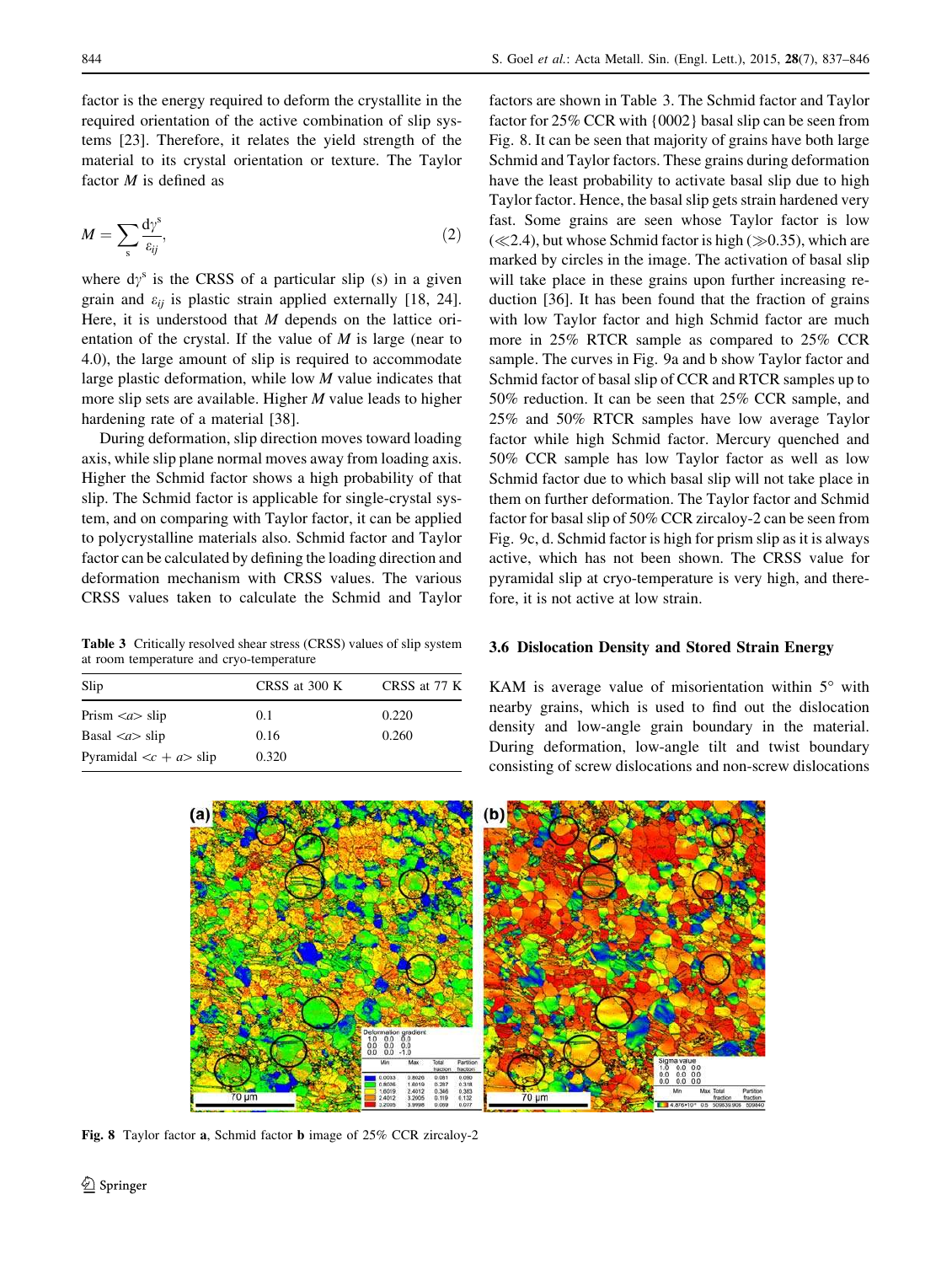

Fig. 9 Basal slip Taylor factor a and Schmid factor b values of CCR and RTCR zircaloy-2; basal slip Taylor factor image c, Schmid factor image d of 50% CCR zircaloy-2

are formed in zirconium [39]. If spacing between the dislocations with Burgers vector *b* has a boundary *h*, then the crystal on either side of low-angle boundary is tilted by  $\theta$ 

$$
\theta \approx 2\sin\frac{\theta}{2} = \frac{b}{h},\tag{3}
$$

This equation is also called Frank's formula [40]. When distance between the misorientation (step size) is *d*, area of the boundary planes with the neighboring points per unit volume can be represented by the length *l* and area *A* of hexagon, in consideration of unit thickness as

$$
\frac{(l/A)}{A} = \frac{\sqrt{3}d}{\sqrt{3}d^2/2} = \frac{2}{d},\tag{4}
$$

Then, the  $\beta/h$  is the length of dislocation line per unit area,  $\beta$  is a constant depends on geometry of dislocation arrangement. Value of  $\beta$  is taken as 2 for tilt and 4 for twist

boundaries. The dislocation line length per unit area and stored energy are given by [18, 31, 41]

$$
\rho \approx \frac{\beta \theta}{bd},\tag{5}
$$

$$
E = \rho \frac{Gb^2}{2},\tag{6}
$$

$$
E = \frac{\beta G b \theta}{2d},\tag{7}
$$

where  $\theta$  is the average KAM between dislocation boundaries; *G* is the shear modulus; *d* is the step size.

The value of  $\beta$  is taken as three due to deformed structure, mostly at low temperature in zircaloy-2. Since  $\langle a \rangle$  slip is dominant, the value of *b* corresponding to  $\langle a \rangle$ slip is taken as 0.3232 nm. Shear modulus of 34.8 GPa for both CCR and RTCR samples is considered for comparison [42]. Step size for of EBSD scan is  $0.1 \mu$ m. Table 4 shows

Table 4 Energy and dislocation density of cross rolled samples

| 25% RTCR<br>25% CCR<br>50% CCR<br>Mercury quenched<br>0.017593<br>0.0276914<br>0.008105<br>0.01951<br>0.0233<br>Average KAM (radian)<br>$9.944 \times 10^{14}$<br>$1.818 \times 10^{15}$<br>$8.805 \times 10^{14}$<br>Dislocation density $\rho(m^{-2})$<br>Energy (J/mol)<br>25.70<br>29.02<br>53.06<br>41.15 |  |  |                       |
|----------------------------------------------------------------------------------------------------------------------------------------------------------------------------------------------------------------------------------------------------------------------------------------------------------------|--|--|-----------------------|
|                                                                                                                                                                                                                                                                                                                |  |  | 50% RTCR              |
|                                                                                                                                                                                                                                                                                                                |  |  | $1.41 \times 10^{15}$ |
|                                                                                                                                                                                                                                                                                                                |  |  |                       |